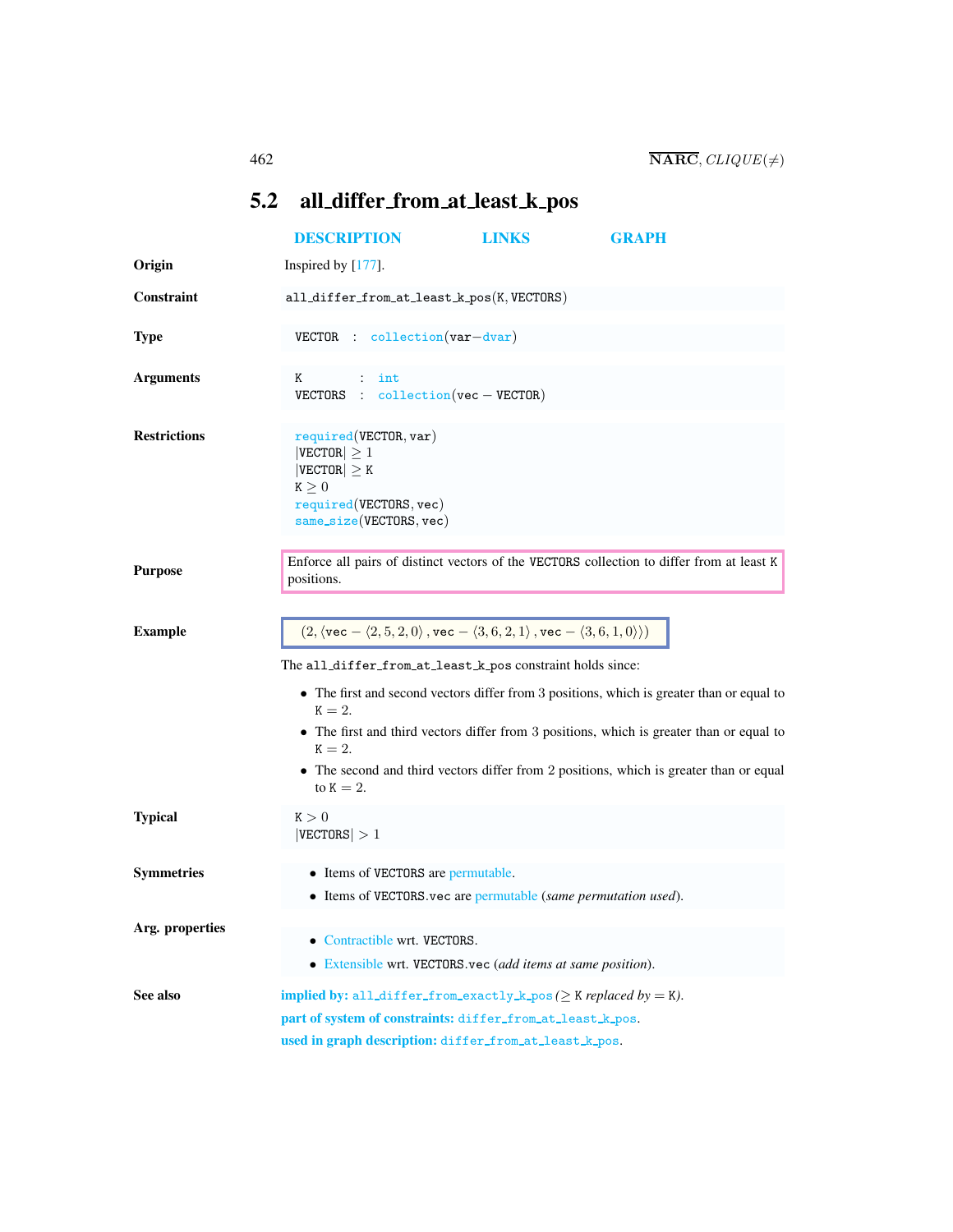## <sup>20030820</sup> 463

Keywords application area: bioinformatics. characteristic of a constraint: disequality, vector. constraint type: system of constraints, decomposition. final graph structure: no loop, symmetric. Cond. implications all differ from at least k pos(K, VECTORS) with  $K \leq |VECTORS|$ implies atleast nvector(NVEC, VECTORS).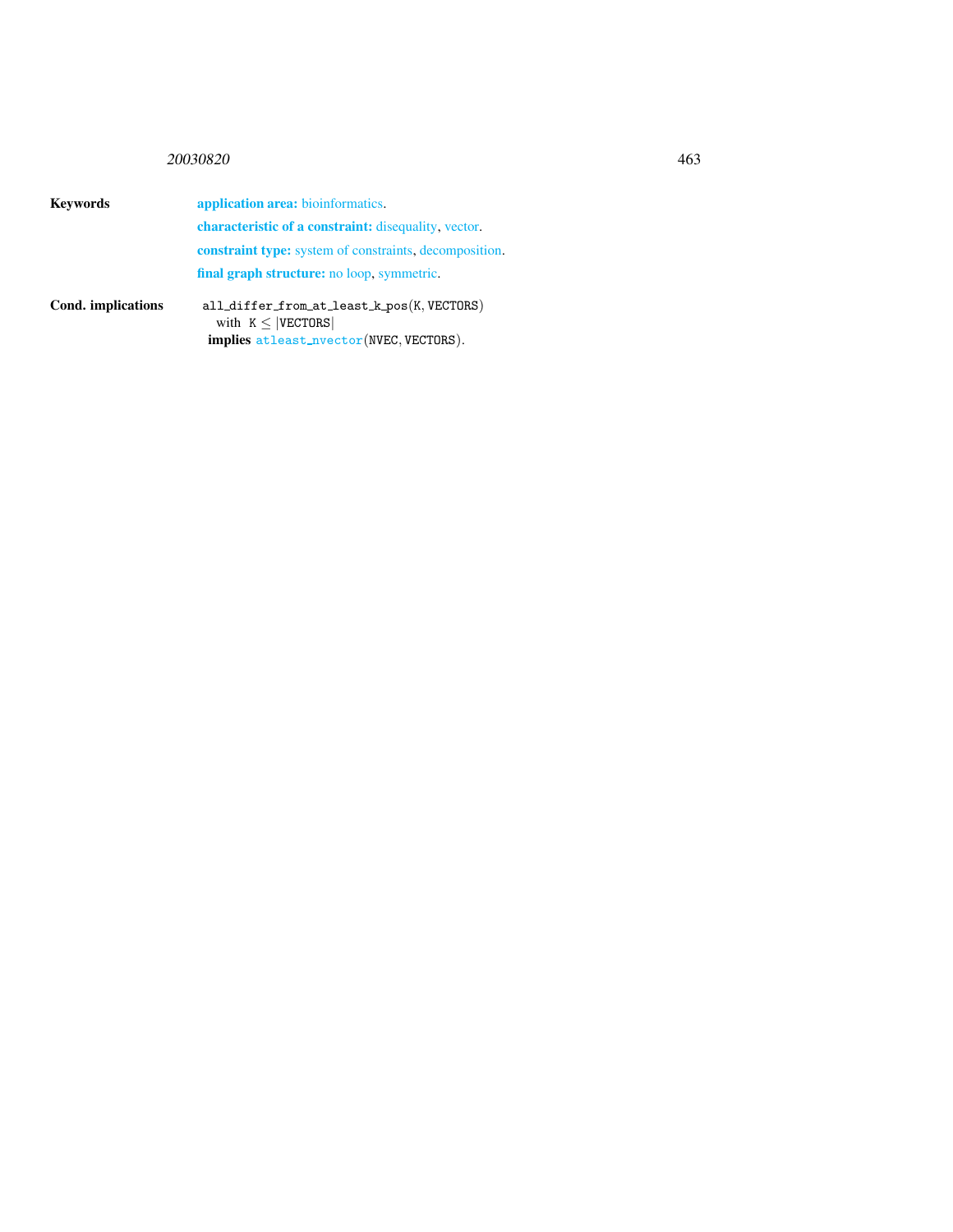| Arc input(s)               | VECTORS                                                    |  |  |
|----------------------------|------------------------------------------------------------|--|--|
| Arc generator              | $CLIQUE(\neq) \rightarrow collection( vectors1, vectors2)$ |  |  |
| Arc arity                  | 2                                                          |  |  |
| Arc constraint(s)          | differ_from_at_least_k_pos(K, vectors1.vec, vectors2.vec)  |  |  |
| <b>Graph property(ies)</b> | $NARC =  VECTORS  *  VECTORS  -  VECTORS $                 |  |  |
| <b>Graph class</b>         | $\bullet$ NO LOOP<br>$\bullet$ SYMMETRIC                   |  |  |
|                            |                                                            |  |  |

Graph model The Arc constraint(s) slot uses the differ from at least k pos constraint defined in this catalogue.

> Parts (A) and (B) of Figure [5.2](#page-2-1) respectively show the initial and final graph associated with the Example slot. Since we use the NARC graph property, the arcs of the final graph are stressed in bold. The previous constraint holds since exactly  $3 \cdot (3-1) = 6$  arc constraints hold.



<span id="page-2-1"></span>Figure 5.2: Initial and final graph of the all differ from at least k pos constraint

**Signature** Since we use the  $CLIQUE(\neq)$  arc generator on the items of the VECTORS collection, the expression |VECTORS| · |VECTORS| − |VECTORS| corresponds to the maximum number of arcs of the final graph. Therefore we can rewrite the graph property  $NARC = |VECTORS|$ . |VECTORS| − |VECTORS| to NARC ≥ |VECTORS| · |VECTORS| − |VECTORS|. This leads to simplify **NARC** to **NARC**.

<span id="page-2-0"></span>